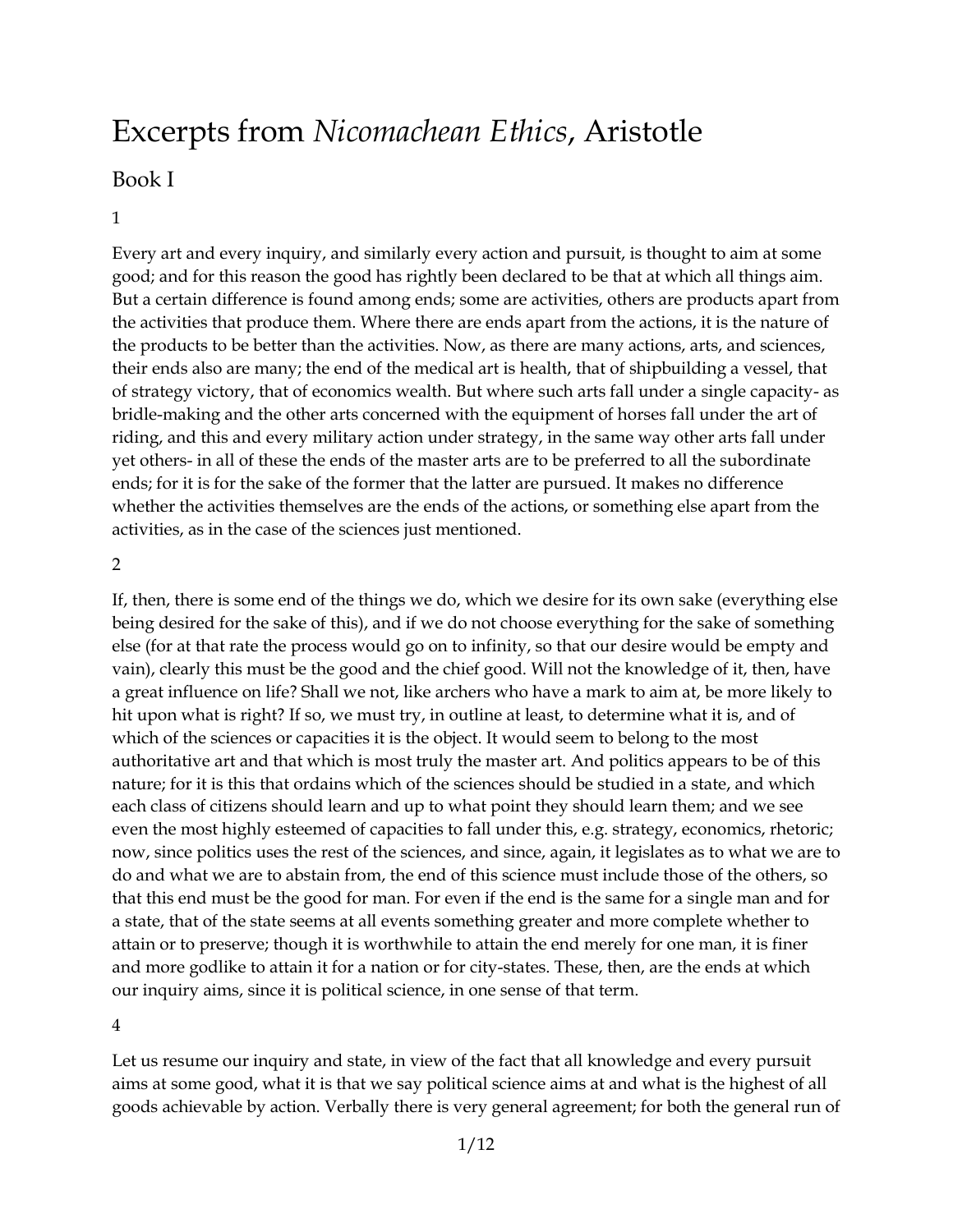men and people of superior refinement say that it is happiness, and identify living well and doing well with being happy; but with regard to what happiness is they differ, and the many do not give the same account as the wise. For the former think it is some plain and obvious thing, like pleasure, wealth, or honor; they differ, however, from one another- and often even the same man identifies it with different things, with health when he is ill, with wealth when he is poor; but, conscious of their ignorance, they admire those who proclaim some great ideal that is above their comprehension. Now some thought that apart from these many goods there is another which is self-subsistent and causes the goodness of all these as well. To examine all the opinions that have been held were perhaps somewhat fruitless; enough to examine those that are most prevalent or that seem to be arguable.

Let us not fail to notice, however, that there is a difference between arguments from and those to the first principles. For Plato, too, was right in raising this question and asking, as he used to do, 'are we on the way from or to the first principles?' There is a difference, as there is in a racecourse between the course from the judges to the turning-point and the way back. For, while we must begin with what is known, things are objects of knowledge in two senses- some to us, some without qualification. Presumably, then, we must begin with things known to us. Hence anyone who is to listen intelligently to lectures about what is noble and just, and generally, about the subjects of political science must have been brought up in good habits. For the fact is the starting-point, and if this is sufficiently plain to him, he will not at the start need the reason as well; and the man who has been well brought up has or can easily get starting points. And as for him who neither has nor can get them, let him hear the words of Hesiod:

*Far best is he who knows all things himself; Good, he that hearkens when men counsel right; But he who neither knows, nor lays to heart Another's wisdom, is a useless wight.*

5

Let us, however, resume our discussion from the point at which we digressed. To judge from the lives that men lead, most men, and men of the most vulgar type, seem (not without some ground) to identify the good, or happiness, with pleasure; which is the reason why they love the life of enjoyment. For there are, we may say, three prominent types of life- that just mentioned, the political, and thirdly the contemplative life. Now the mass of mankind are evidently quite slavish in their tastes, preferring a life suitable to beasts, but they get some ground for their view from the fact that many of those in high places share the tastes of Sardanapallus. A consideration of the prominent types of life shows that people of superior refinement and of active disposition identify happiness with honor; for this is, roughly speaking, the end of the political life. But it seems too superficial to be what we are looking for, since it is thought to depend on those who bestow honor rather than on him who receives it, but the good we divine to be something proper to a man and not easily taken from him. Further, men seem to pursue honor in order that they may be assured of their goodness; at least it is by men of practical wisdom that they seek to be honored, and among those who know them, and on the ground of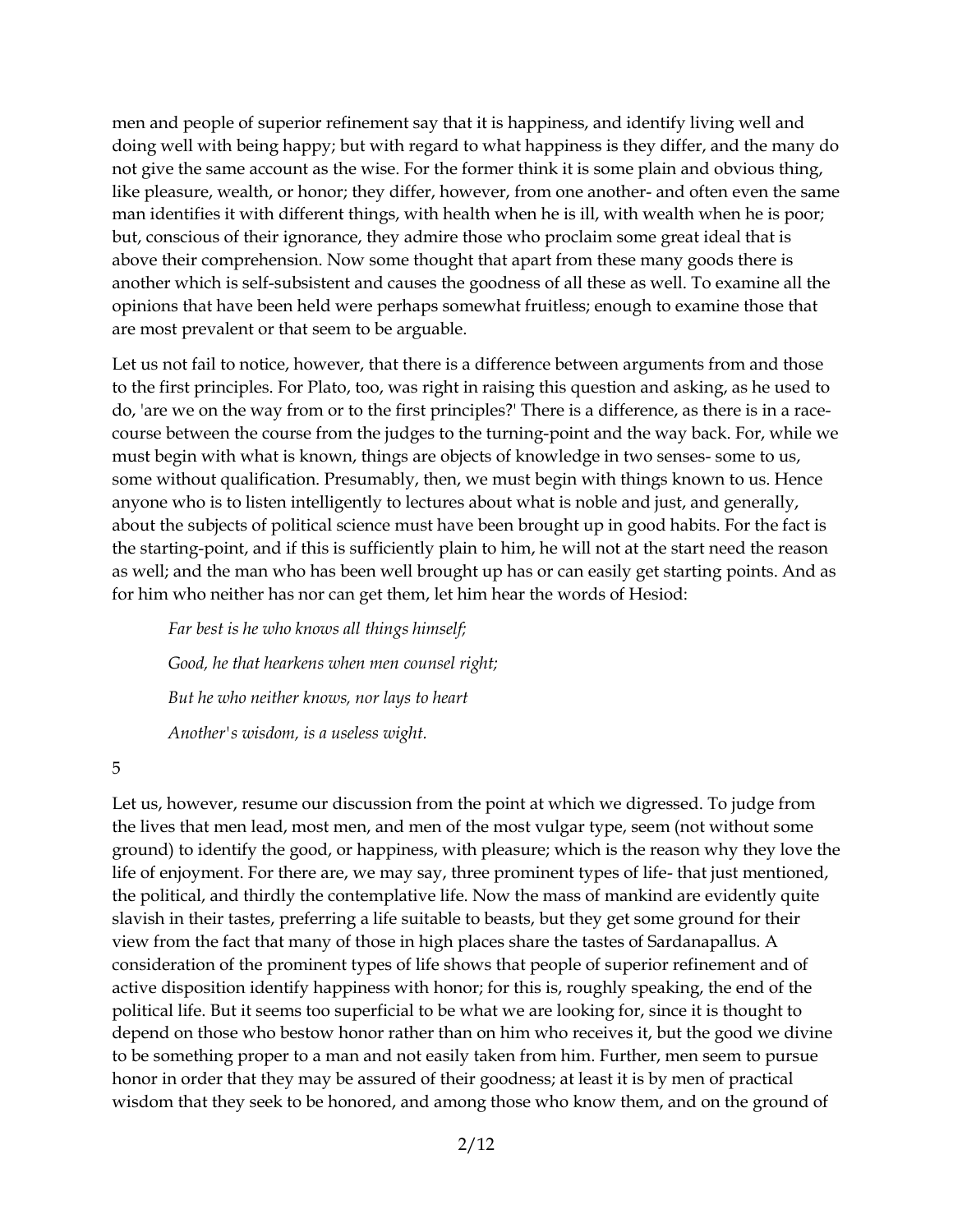their virtue; clearly, then, according to them, at any rate, virtue is better. And perhaps one might even suppose this to be, rather than honor, the end of the political life. But even this appears somewhat incomplete; for possession of virtue seems actually compatible with being asleep, or with lifelong inactivity, and, further, with the greatest sufferings and misfortunes; but a man who was living so no one would call happy, unless he were maintaining a thesis at all costs. But enough of this; for the subject has been sufficiently treated even in the current discussions. Third comes the contemplative life, which we shall consider later.

The life of money-making is one undertaken under compulsion, and wealth is evidently not the good we are seeking; for it is merely useful and for the sake of something else. And so one might rather take the aforenamed objects to be ends; for they are loved for themselves. But it is evident that not even these are ends; yet many arguments have been thrown away in support of them. Let us leave this subject, then.

#### 6

We had perhaps better consider the universal good and discuss thoroughly what is meant by it, although such an inquiry is made an uphill one by the fact that the Forms have been introduced by friends of our own. Yet it would perhaps be thought to be better, indeed to be our duty, for the sake of maintaining the truth even to destroy what touches us closely, especially as we are philosophers or lovers of wisdom; for, while both are dear, piety requires us to honor truth above our friends.

The men who introduced this doctrine did not posit Ideas of classes within which they recognized priority and posteriority (which is the reason why they did not maintain the existence of an Idea embracing all numbers); but the term 'good' is used both in the category of substance and in that of quality and in that of relation, and that which is per se, i.e. substance, is prior in nature to the relative (for the latter is like an off shoot and accident of being); so that there could not be a common Idea set over all these goods. Further, since 'good' has as many senses as 'being' (for it is predicated both in the category of substance, as of God and of reason, and in quality, i.e. of the virtues, and in quantity, i.e. of that which is moderate, and in relation, i.e. of the useful, and in time, i.e. of the right opportunity, and in place, i.e. of the right locality and the like), clearly it cannot be something universally present in all cases and single; for then it could not have been predicated in all the categories but in one only. Further, since of the things answering to one Idea there is one science, there would have been one science of all the goods; but as it is there are many sciences even of the things that fall under one category, e.g. of opportunity, for opportunity in war is studied by strategics and in disease by medicine, and the moderate in food is studied by medicine and in exercise by the science of gymnastics. And one might ask the question, what in the world they mean by 'a thing itself', is (as is the case) in 'man himself' and in a particular man the account of man is one and the same. For in so far as they are man, they will in no respect differ; and if this is so, neither will 'good itself' nor particular goods, in so far as they are good. But again it will not be good any the more for being eternal, since that which lasts long is no whiter than that which perishes in a day. The Pythagoreans seem to give a more plausible account of the good, when they place the one in the column of goods; and it is they that Speusippus seems to have followed.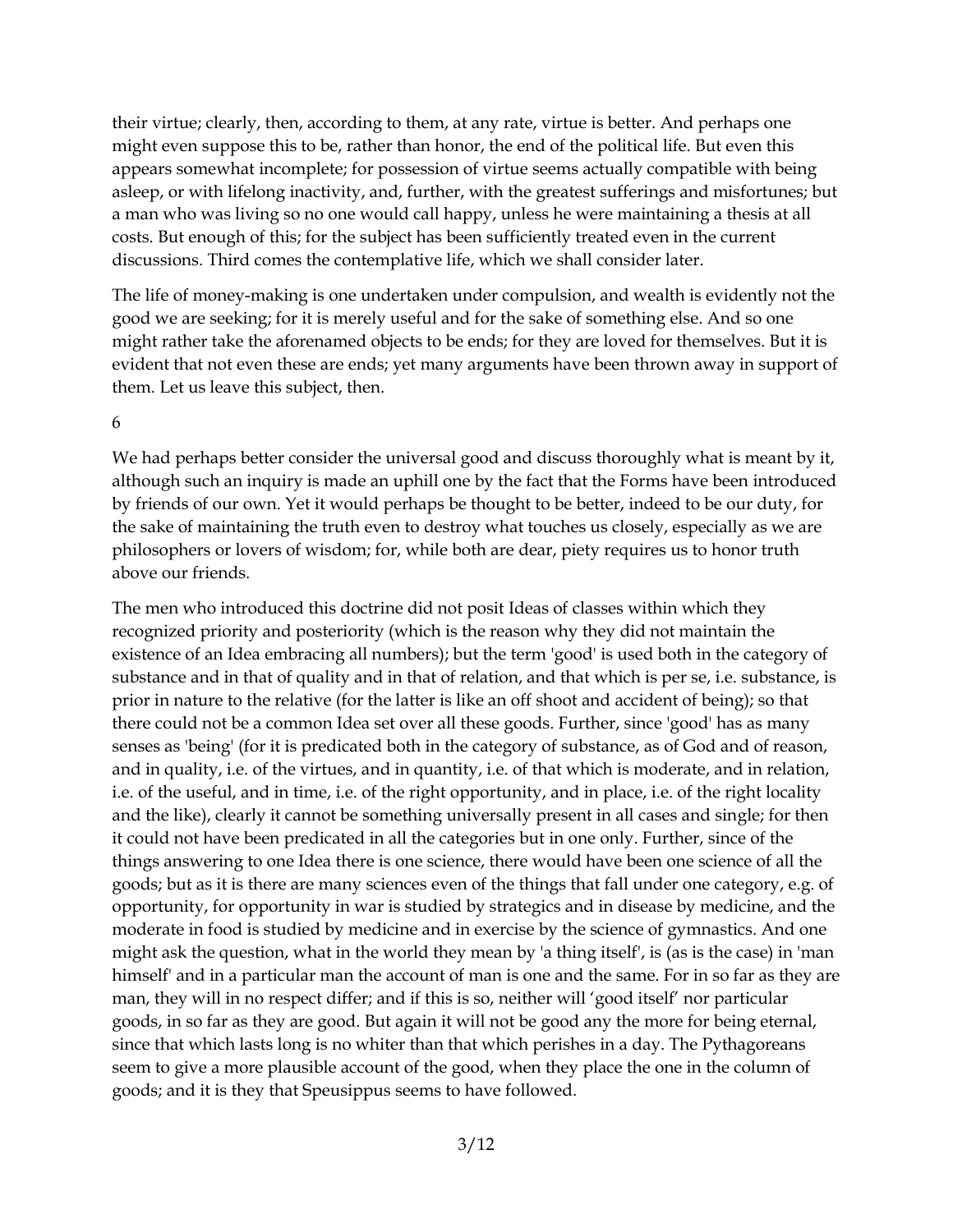But let us discuss these matters elsewhere; an objection to what we have said, however, may be discerned in the fact that the Platonists have not been speaking about all goods, and that the goods that are pursued and loved for themselves are called good by reference to a single Form, while those which tend to produce or to preserve these somehow or to prevent their contraries are called so by reference to these, and in a secondary sense. Clearly, then, goods must be spoken of in two ways, and some must be good in themselves, the others by reason of these. Let us separate, then, things good in themselves from things useful, and consider whether the former are called good by reference to a single Idea. What sort of goods would one call good in themselves? Is it those that are pursued even when isolated from others, such as intelligence, sight, and certain pleasures and honors? Certainly, if we pursue these also for the sake of something else, yet one would place them among things good in themselves. Or is nothing other than the Idea of good good in itself? In that case the Form will be empty. But if the things we have named are also things good in themselves, the account of the good will have to appear as something identical in them all, as that of whiteness is identical in snow and in white lead. But of honor, wisdom, and pleasure, just in respect of their goodness, the accounts are distinct and diverse. The good, therefore, is not some common element answering to one Idea.

But what then do we mean by the good? It is surely not like the things that only chance to have the same name. Are goods one, then, by being derived from one good or by all contributing to one good, or are they rather one by analogy? Certainly as sight is in the body, so is reason in the soul, and so on in other cases. But perhaps these subjects had better be dismissed for the present; for perfect precision about them would be more appropriate to another branch of philosophy. And similarly with regard to the Idea; even if there is some one good which is universally predicable of goods or is capable of separate and independent existence, clearly it could not be achieved or attained by man; but we are now seeking something attainable. Perhaps, however, someone might think it worthwhile to recognize this with a view to the goods that are attainable and achievable; for having this as a sort of pattern we shall know better the goods that are good for us, and if we know them shall attain them. This argument has some plausibility, but seems to clash with the procedure of the sciences; for all of these, though they aim at some good and seek to supply the deficiency of it, leave on one side the knowledge of the good. Yet that all the exponents of the arts should be ignorant of, and should not even seek, so great an aid is not probable. It is hard, too, to see how a weaver or a carpenter will be benefited in regard to his own craft by knowing this 'good itself', or how the man who has viewed the Idea itself will be a better doctor or general thereby. For a doctor seems not even to study health in this way, but the health of man, or perhaps rather the health of a particular man; it is individuals that he is healing. But enough of these topics.

## 7

Let us again return to the good we are seeking, and ask what it can be. It seems different in different actions and arts; it is different in medicine, in strategy, and in the other arts likewise. What then is the good of each? Surely that for whose sake everything else is done. In medicine this is health, in strategy victory, in architecture a house, in any other sphere something else, and in every action and pursuit the end; for it is for the sake of this that all men do whatever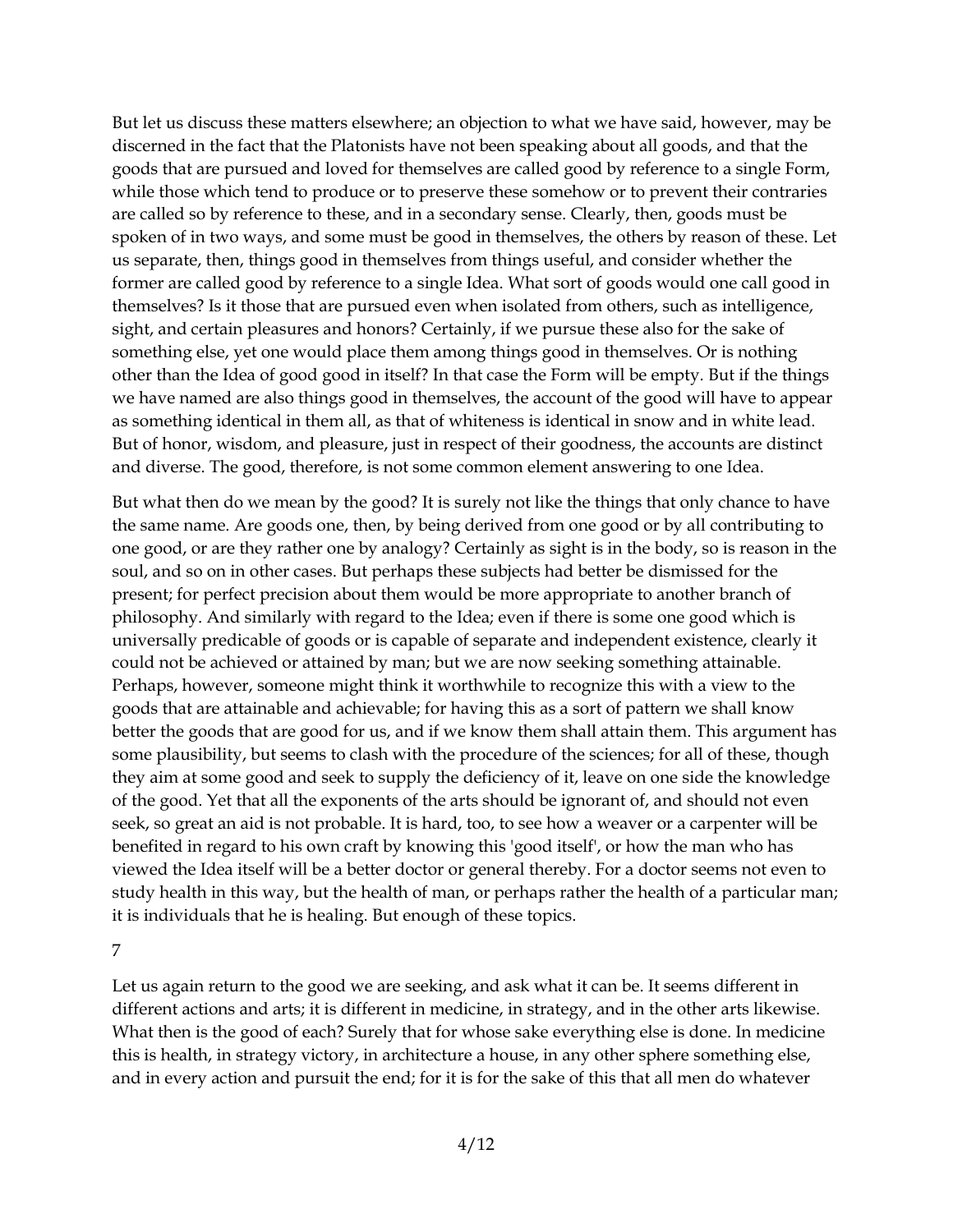else they do. Therefore, if there is an end for all that we do, this will be the good achievable by action, and if there are more than one, these will be the goods achievable by action.

So the argument has by a different course reached the same point; but we must try to state this even more clearly. Since there are evidently more than one end, and we choose some of these (e.g. wealth, flutes, and in general instruments) for the sake of something else, clearly not all ends are final ends; but the chief good is evidently something final. Therefore, if there is only one final end, this will be what we are seeking, and if there are more than one, the most final of these will be what we are seeking. Now we call that which is in itself worthy of pursuit more final than that which is worthy of pursuit for the sake of something else, and that which is never desirable for the sake of something else more final than the things that are desirable both in themselves and for the sake of that other thing, and therefore we call final without qualification that which is always desirable in itself and never for the sake of something else.

Now such a thing happiness, above all else, is held to be; for this we choose always for self and never for the sake of something else, but honor, pleasure, reason, and every virtue we choose indeed for themselves (for if nothing resulted from them we should still choose each of them), but we choose them also for the sake of happiness, judging that by means of them we shall be happy. Happiness, on the other hand, no one chooses for the sake of these, nor, in general, for anything other than itself.

From the point of view of self-sufficiency the same result seems to follow; for the final good is thought to be self-sufficient. Now by self-sufficient we do not mean that which is sufficient for a man by himself, for one who lives a solitary life, but also for parents, children, wife, and in general for his friends and fellow citizens, since man is born for citizenship. But some limit must be set to this; for if we extend our requirement to ancestors and descendants and friends' friends we are in for an infinite series. Let us examine this question, however, on another occasion; the self-sufficient we now define as that which when isolated makes life desirable and lacking in nothing; and such we think happiness to be; and further we think it most desirable of all things, without being counted as one good thing among others- if it were so counted it would clearly be made more desirable by the addition of even the least of goods; for that which is added becomes an excess of goods, and of goods the greater is always more desirable. Happiness, then, is something final and self-sufficient, and is the end of action.

Presumably, however, to say that happiness is the chief good seems a platitude, and a clearer account of what it is still desired. This might perhaps be given, if we could first ascertain the function of man. For just as for a flute-player, a sculptor, or an artist, and, in general, for all things that have a function or activity, the good and the 'well' is thought to reside in the function, so would it seem to be for man, if he has a function. Have the carpenter, then, and the tanner certain functions or activities, and has man none? Is he born without a function? Or as eye, hand, foot, and in general each of the parts evidently has a function, may one lay it down that man similarly has a function apart from all these? What then can this be? Life seems to be common even to plants, but we are seeking what is peculiar to man. Let us exclude, therefore, the life of nutrition and growth. Next there would be a life of perception, but it also seems to be common even to the horse, the ox, and every animal. There remains, then, an active life of the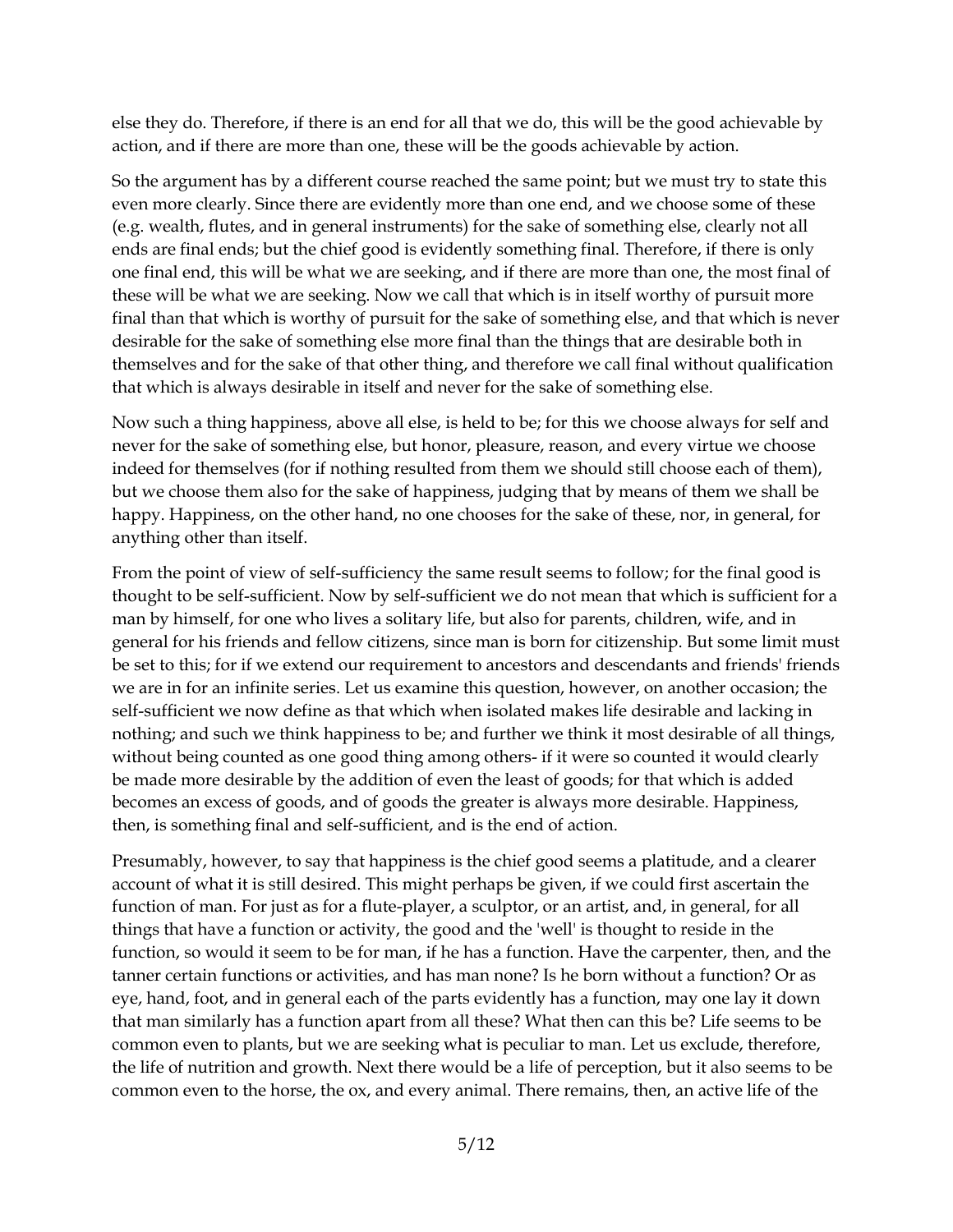element that has a rational principle; of this, one part has such a principle in the sense of being obedient to one, the other in the sense of possessing one and exercising thought. And, as 'life of the rational element' also has two meanings, we must state that life in the sense of activity is what we mean; for this seems to be the more proper sense of the term. Now if the function of man is an activity of soul which follows or implies a rational principle, and if we say 'so-and-soand 'a good so-and-so' have a function which is the same in kind, e.g. a lyre, and a good lyreplayer, and so without qualification in all cases, eminence in respect of goodness being idded to the name of the function (for the function of a lyre-player is to play the lyre, and that of a good lyre-player is to do so well): if this is the case, and we state the function of man to be a certain kind of life, and this to be an activity or actions of the soul implying a rational principle, and the function of a good man to be the good and noble performance of these, and if any action is well performed when it is performed in accordance with the appropriate excellence: if this is the case, human good turns out to be activity of soul in accordance with virtue, and if there are more than one virtue, in accordance with the best and most complete.

But we must add 'in a complete life.' For one swallow does not make a summer, nor does one day; and so too one day, or a short time, does not make a man blessed and happy.

Let this serve as an outline of the good; for we must presumably first sketch it roughly, and then later fill in the details. But it would seem that any one is capable of carrying on and articulating what has once been well outlined, and that time is a good discoverer or partner in such a work; to which facts the advances of the arts are due; for any one can add what is lacking. And we must also remember what has been said before, and not look for precision in all things alike, but in each class of things such precision as accords with the subject-matter, and so much as is appropriate to the inquiry. For a carpenter and a geometer investigate the right angle in different ways; the former does so in so far as the right angle is useful for his work, while the latter inquires what it is or what sort of thing it is; for he is a spectator of the truth. We must act in the same way, then, in all other matters as well, that our main task may not be subordinated to minor questions. Nor must we demand the cause in all matters alike; it is enough in some cases that the fact be well established, as in the case of the first principles; the fact is the primary thing or first principle. Now of first principles we see some by induction, some by perception, some by a certain habituation, and others too in other ways. But each set of principles we must try to investigate in the natural way, and we must take pains to state them definitely, since they have a great influence on what follows. For the beginning is thought to be more than half of the whole, and many of the questions we ask are cleared up by it.

8

We must consider it, however, in the light not only of our conclusion and our premises, but also of what is commonly said about it; for with a true view all the data harmonize, but with a false one the facts soon clash. Now goods have been divided into three classes, and some are described as external, others as relating to soul or to body; we call those that relate to soul most properly and truly goods, and psychical actions and activities we class as relating to soul. Therefore our account must be sound, at least according to this view, which is an old one and agreed on by philosophers. It is correct also in that we identify the end with certain actions and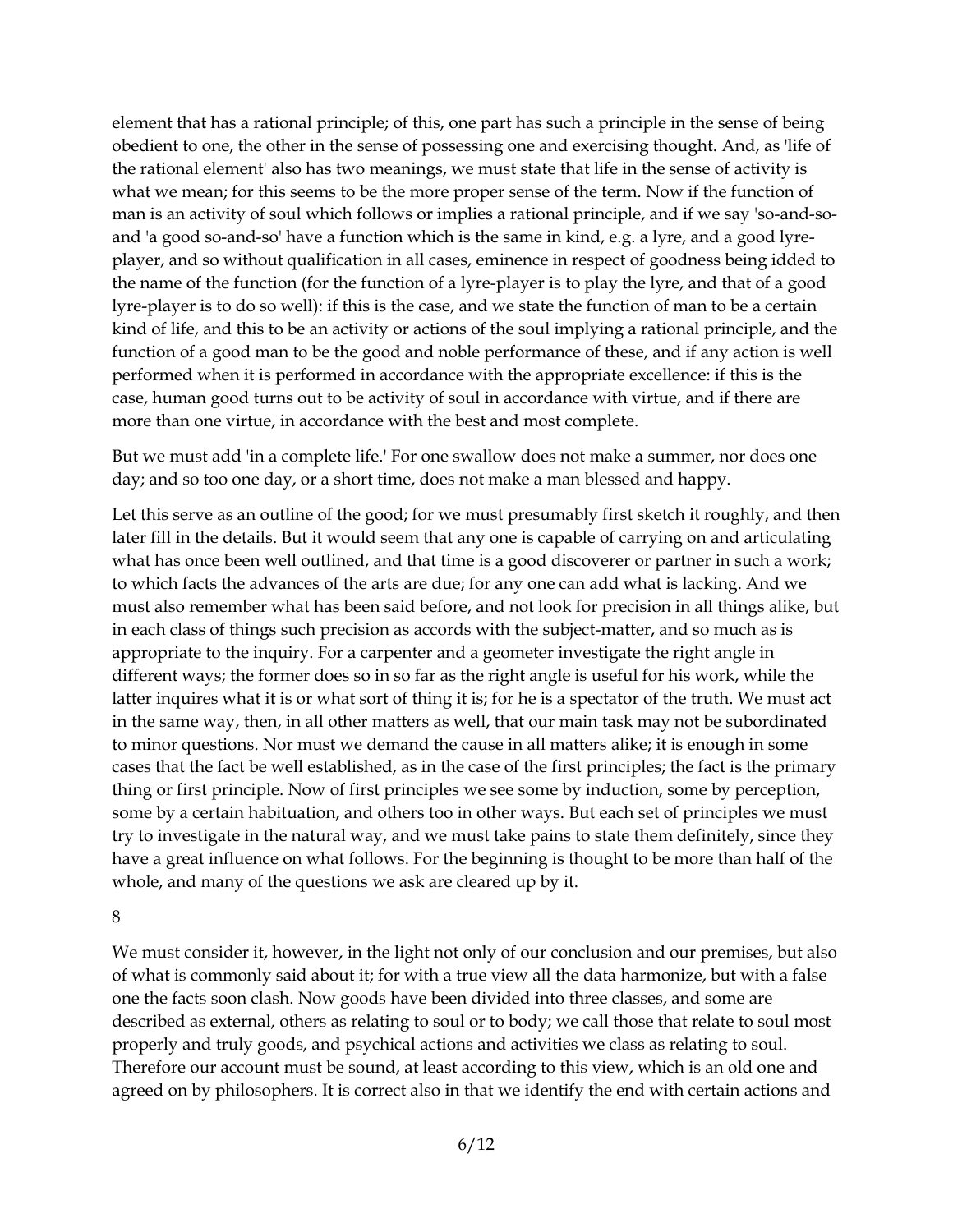activities; for thus it falls among goods of the soul and not among external goods. Another belief which harmonizes with our account is that the happy man lives well and does well; for we have practically defined happiness as a sort of good life and good action. The characteristics that are looked for in happiness seem also, all of them, to belong to what we have defined happiness as being. For some identify happiness with virtue, some with practical wisdom, others with a kind of philosophic wisdom, others with these, or one of these, accompanied by pleasure or not without pleasure; while others include also external prosperity. Now some of these views have been held by many men and men of old, others by a few eminent persons; and it is not probable that either of these should be entirely mistaken, but rather that they should be right in at least some one respect or even in most respects.

With those who identify happiness with virtue or some one virtue our account is in harmony; for to virtue belongs virtuous activity. But it makes, perhaps, no small difference whether we place the chief good in possession or in use, in state of mind or in activity. For the state of mind may exist without producing any good result, as in a man who is asleep or in some other way quite inactive, but the activity cannot; for one who has the activity will of necessity be acting, and acting well. And as in the Olympic Games it is not the most beautiful and the strongest that are crowned but those who compete (for it is some of these that are victorious), so those who act win, and rightly win, the noble and good things in life.

Their life is also in itself pleasant. For pleasure is a state of soul, and to each man that which he is said to be a lover of is pleasant; e.g. not only is a horse pleasant to the lover of horses, and a spectacle to the lover of sights, but also in the same way just acts are pleasant to the lover of justice and in general virtuous acts to the lover of virtue. Now for most men their pleasures are in conflict with one another because these are not by nature pleasant, but the lovers of what is noble find pleasant the things that are by nature pleasant; and virtuous actions are such, so that these are pleasant for such men as well as in their own nature. Their life, therefore, has no further need of pleasure as a sort of adventitious charm, but has its pleasure in itself. For, besides what we have said, the man who does not rejoice in noble actions is not even good; since no one would call a man just who did not enjoy acting justly, nor any man liberal who did not enjoy liberal actions; and similarly in all other cases. If this is so, virtuous actions must be in themselves pleasant. But they are also good and noble, and have each of these attributes in the highest degree, since the good man judges well about these attributes; his judgment is such as we have described. Happiness then is the best, noblest, and most pleasant thing in the world, and these attributes are not severed as in the inscription at Delos-

## *Most noble is that which is justest, and best is health;*

## *But pleasantest is it to win what we love.*

For all these properties belong to the best activities; and these, or one- the best- of these, we identify with happiness.

Yet evidently, as we said, it needs the external goods as well; for it is impossible, or not easy, to do noble acts without the proper equipment. In many actions we use friends and riches and political power as instruments; and there are some things the lack of which takes the lustre from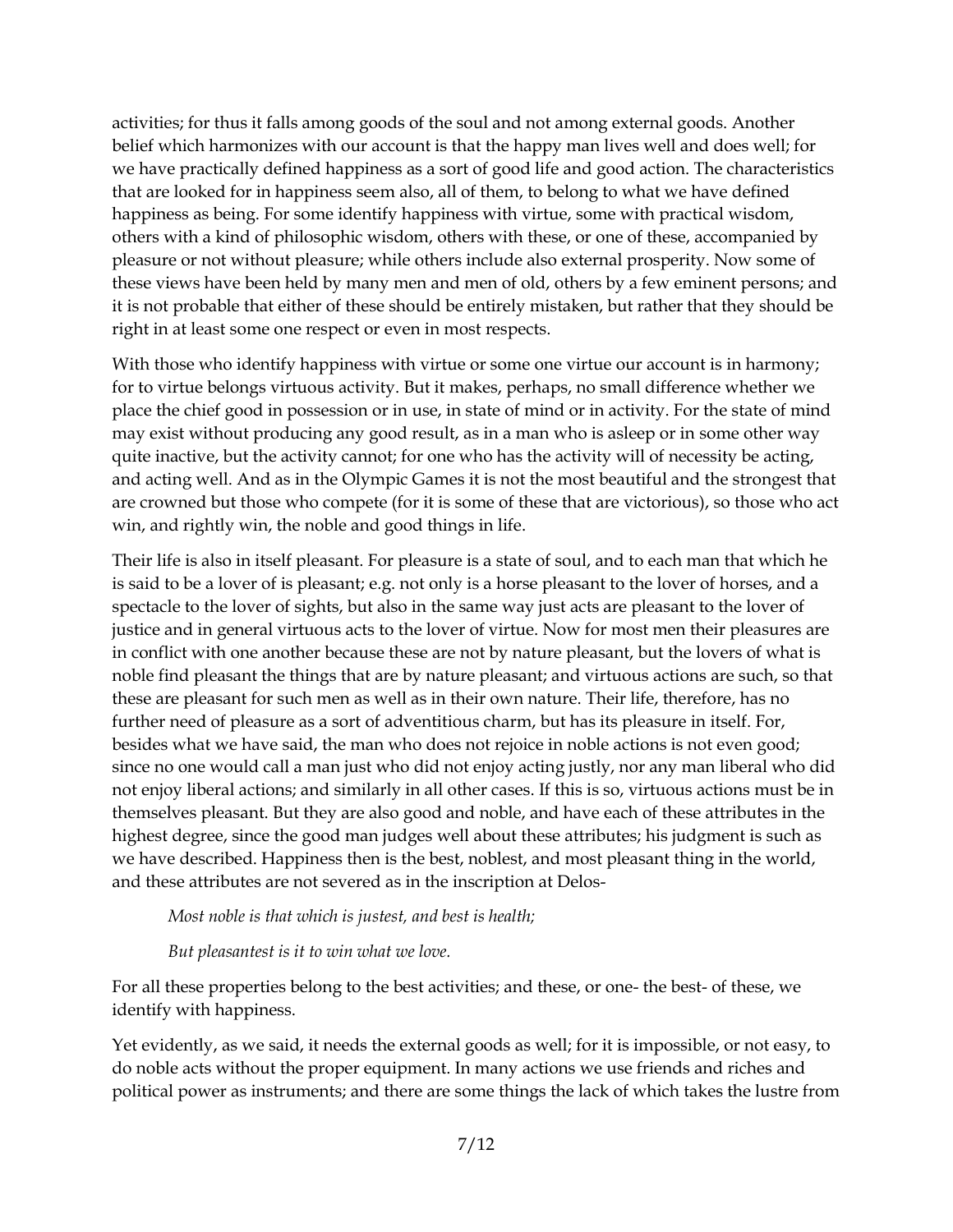happiness, as good birth, goodly children, beauty; for the man who is very ugly in appearance or ill-born or solitary and childless is not very likely to be happy, and perhaps a man would be still less likely if he had thoroughly bad children or friends or had lost good children or friends by death. As we said, then, happiness seems to need this sort of prosperity in addition; for which reason some identify happiness with good fortune, though others identify it with virtue.

## Book X

#### 6

Now that we have spoken of the virtues, the forms of friendship, and the varieties of pleasure, what remains is to discuss in outline the nature of happiness, since this is what we state the end of human nature to be. Our discussion will be the more concise if we first sum up what we have said already. We said, then, that it is not a disposition; for if it were it might belong to someone who was asleep throughout his life, living the life of a plant, or, again, to someone who was suffering the greatest misfortunes. If these implications are unacceptable, and we must rather class happiness as an activity, as we have said before, and if some activities are necessary, and desirable for the sake of something else, while others are so in themselves, evidently happiness must be placed among those desirable in themselves, not among those desirable for the sake of something else; for happiness does not lack anything, but is self-sufficient. Now those activities are desirable in themselves from which nothing is sought beyond the activity. And of this nature virtuous actions are thought to be; for to do noble and good deeds is a thing desirable for its own sake.

Pleasant amusements also are thought to be of this nature; we choose them not for the sake of other things; for we are injured rather than benefited by them, since we are led to neglect our bodies and our property. But most of the people who are deemed happy take refuge in such pastimes, which is the reason why those who are ready-witted at them are highly esteemed at the courts of tyrants; they make themselves pleasant companions in the tyrants' favorite pursuits, and that is the sort of man they want. Now these things are thought to be of the nature of happiness because people in despotic positions spend their leisure in them, but perhaps such people prove nothing; for virtue and reason, from which good activities flow, do not depend on despotic position; nor, if these people, who have never tasted pure and generous pleasure, take refuge in the bodily pleasures, should these for that reason be thought more desirable; for boys, too, think the things that are valued among themselves are the best. It is to be expected, then, that, as different things seem valuable to boys and to men, so they should to bad men and to good. Now, as we have often maintained, those things are both valuable and pleasant which are such to the good man; and to each man the activity in accordance with his own disposition is most desirable, and, therefore, to the good man that which is in accordance with virtue. Happiness, therefore, does not lie in amusement; it would, indeed, be strange if the end were amusement, and one were to take trouble and suffer hardship all one's life in order to amuse oneself. For, in a word, everything that we choose we choose for the sake of something elseexcept happiness, which is an end. Now to exert oneself and work for the sake of amusement seems silly and utterly childish. But to amuse oneself in order that one may exert oneself, as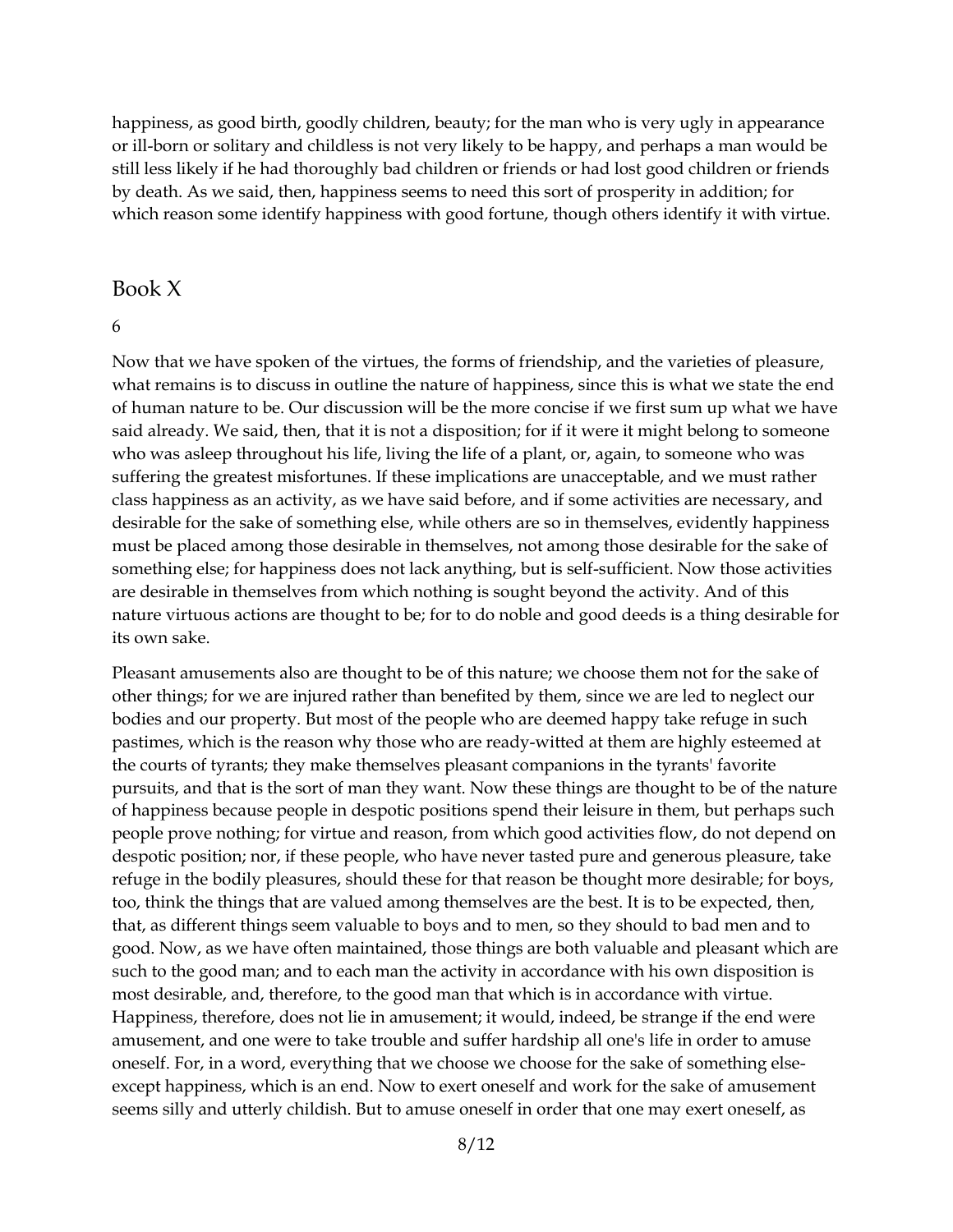Anacharsis puts it, seems right; for amusement is a sort of relaxation, and we need relaxation because we cannot work continuously. Relaxation, then, is not an end; for it is taken for the sake of activity.

The happy life is thought to be virtuous; now a virtuous life requires exertion, and does not consist in amusement. And we say that serious things are better than laughable things and those connected with amusement, and that the activity of the better of any two things-whether it be two elements of our being or two men-is the more serious; but the activity of the better is ipso facto superior and more of the nature of happiness. And any chance person-even a slavecan enjoy the bodily pleasures no less than the best man; but no one assigns to a slave a share in happiness-unless he assigns to him also a share in human life. For happiness does not lie in such occupations, but, as we have said before, in virtuous activities.

#### 7

If happiness is activity in accordance with virtue, it is reasonable that it should be in accordance with the highest virtue; and this will be that of the best thing in us. Whether it be reason or something else that is this element which is thought to be our natural ruler and guide and to take thought of things noble and divine, whether it be itself also divine or only the most divine element in us, the activity of this in accordance with its proper virtue will be perfect happiness. That this activity is contemplative we have already said.

Now this would seem to be in agreement both with what we said before and with the truth. For, firstly, this activity is the best (since not only is reason the best thing in us, but the objects of reason are the best of knowable objects); and secondly, it is the most continuous, since we can contemplate truth more continuously than we can do anything. And we think happiness has pleasure mingled with it, but the activity of philosophic wisdom is admittedly the pleasantest of virtuous activities; at all events the pursuit of it is thought to offer pleasures marvelous for their purity and their enduringness, and it is to be expected that those who know will pass their time more pleasantly than those who inquire. And the self-sufficiency that is spoken of must belong most to the contemplative activity. For while a philosopher, as well as a just man or one possessing any other virtue, needs the necessaries of life, when they are sufficiently equipped with things of that sort the just man needs people towards whom and with whom he shall act justly, and the temperate man, the brave man, and each of the others is in the same case, but the philosopher, even when by himself, can contemplate truth, and the better the wiser he is; he can perhaps do so better if he has fellow-workers, but still he is the most self-sufficient. And this activity alone would seem to be loved for its own sake; for nothing arises from it apart from the contemplating, while from practical activities we gain more or less apart from the action. And happiness is thought to depend on leisure; for we are busy that we may have leisure, and make war that we may live in peace. Now the activity of the practical virtues is exhibited in political or military affairs, but the actions concerned with these seem to be unleisurely. Warlike actions are completely so (for no one chooses to be at war, or provokes war, for the sake of being at war; any one would seem absolutely murderous if he were to make enemies of his friends in order to bring about battle and slaughter); but the action of the statesman is also unleisurely, and-apart from the political action itself-aims at despotic power and honors, or at all events happiness, for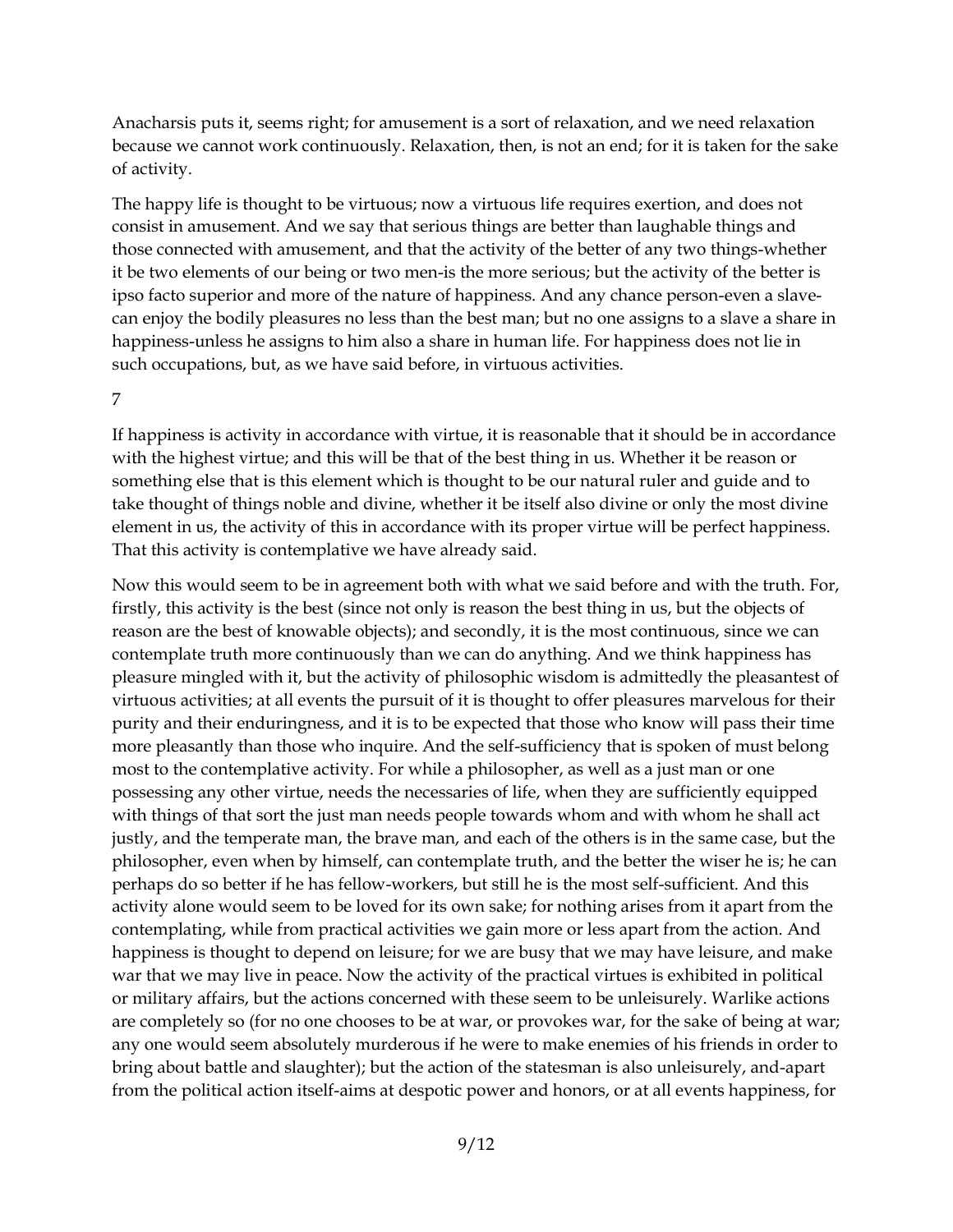him and his fellow citizens-a happiness different from political action, and evidently sought as being different. So if among virtuous actions political and military actions are distinguished by nobility and greatness, and these are unleisurely and aim at an end and are not desirable for their own sake, but the activity of reason, which is contemplative, seems both to be superior in serious worth and to aim at no end beyond itself, and to have its pleasure proper to itself (and this augments the activity), and the self-sufficiency, leisureliness, unweariedness (so far as this is possible for man), and all the other attributes ascribed to the supremely happy man are evidently those connected with this activity, it follows that this will be the complete happiness of man, if it be allowed a complete term of life (for none of the attributes of happiness is incomplete).

But such a life would be too high for man; for it is not in so far as he is man that he will live so, but in so far as something divine is present in him; and by so much as this is superior to our composite nature is its activity superior to that which is the exercise of the other kind of virtue. If reason is divine, then, in comparison with man, the life according to it is divine in comparison with human life. But we must not follow those who advise us, being men, to think of human things, and, being mortal, of mortal things, but must, so far as we can, make ourselves immortal, and strain every nerve to live in accordance with the best thing in us; for even if it be small in bulk, much more does it in power and worth surpass everything. This would seem, too, to be each man himself, since it is the authoritative and better part of him. It would be strange, then, if he were to choose not the life of his self but that of something else. And what we said before' will apply now; that which is proper to each thing is by nature best and most pleasant for each thing; for man, therefore, the life according to reason is best and pleasantest, since reason more than anything else is man. This life therefore is also the happiest.

#### 8

But in a secondary degree the life in accordance with the other kind of virtue is happy; for the activities in accordance with this befit our human estate. Just and brave acts, and other virtuous acts, we do in relation to each other, observing our respective duties with regard to contracts and services and all manner of actions and with regard to passions; and all of these seem to be typically human. Some of them seem even to arise from the body, and virtue of character to be in many ways bound up with the passions. Practical wisdom, too, is linked to virtue of character, and this to practical wisdom, since the principles of practical wisdom are in accordance with the moral virtues and rightness in morals is in accordance with practical wisdom. Being connected with the passions also, the moral virtues must belong to our composite nature; and the virtues of our composite nature are human; so, therefore, are the life and the happiness which correspond to these. The excellence of the reason is a thing apart; we must be content to say this much about it, for to describe it precisely is a task greater than our purpose requires. It would seem, however, also to need external equipment but little, or less than moral virtue does. Grant that both need the necessaries, and do so equally, even if the statesman's work is the more concerned with the body and things of that sort; for there will be little difference there; but in what they need for the exercise of their activities there will be much difference. The liberal man will need money for the doing of his liberal deeds, and the just man too will need it for the returning of services (for wishes are hard to discern, and even people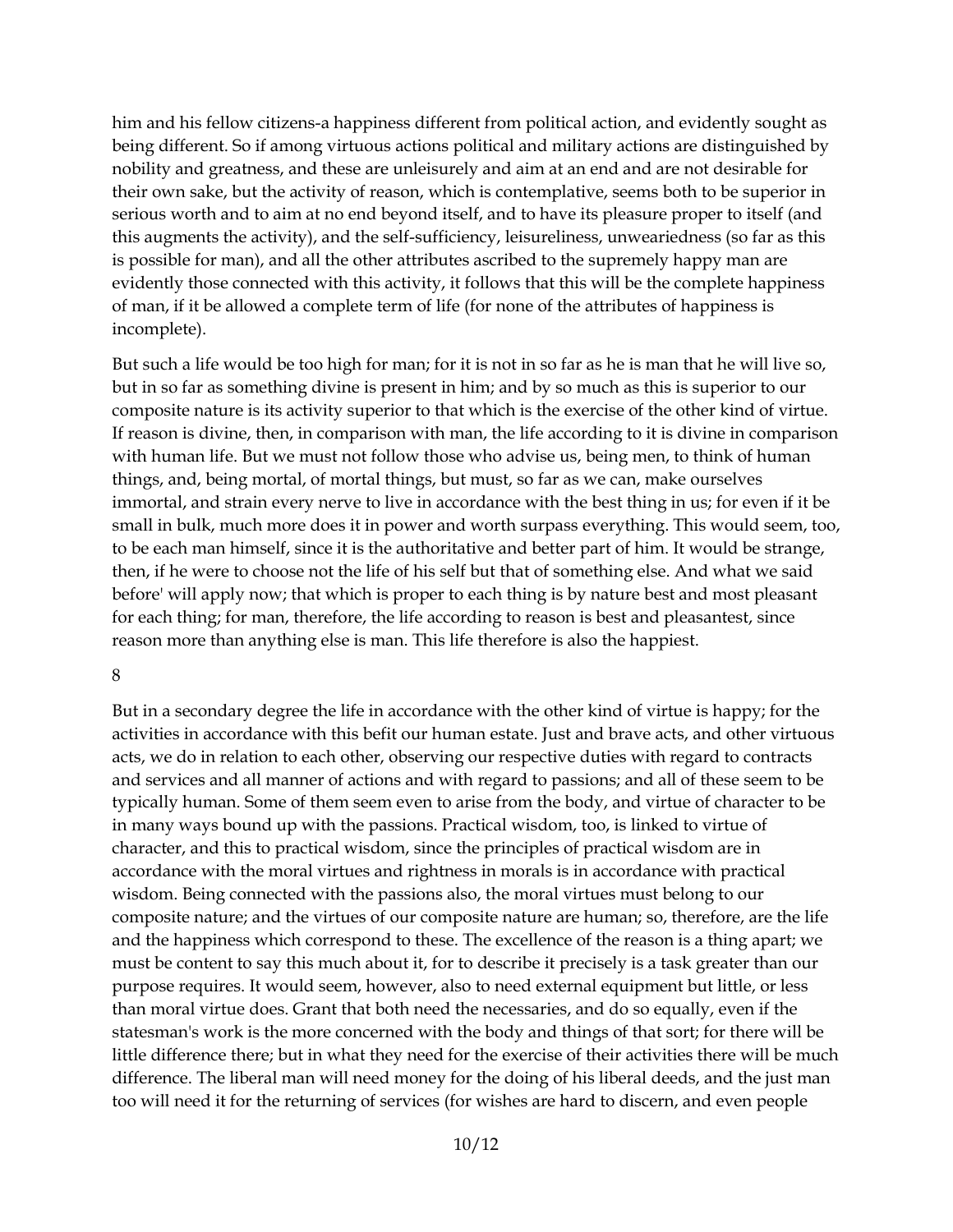who are not just pretend to wish to act justly); and the brave man will need power if he is to accomplish any of the acts that correspond to his virtue, and the temperate man will need opportunity; for how else is either he or any of the others to be recognized? It is debated, too, whether the will or the deed is more essential to virtue, which is assumed to involve both; it is surely clear that its perfection involves both; but for deeds many things are needed, and more, the greater and nobler the deeds are. But the man who is contemplating the truth needs no such thing, at least with a view to the exercise of his activity; indeed they are, one may say, even hindrances, at all events to his contemplation; but in so far as he is a man and lives with a number of people, he chooses to do virtuous acts; he will therefore need such aids to living a human life.

But that perfect happiness is a contemplative activity will appear from the following consideration as well. We assume the gods to be above all other beings blessed and happy; but what sort of actions must we assign to them? Acts of justice? Will not the gods seem absurd if they make contracts and return deposits, and so on? Acts of a brave man, then, confronting dangers and running risks because it is noble to do so? Or liberal acts? To whom will they give? It will be strange if they are really to have money or anything of the kind. And what would their temperate acts be? Is not such praise tasteless, since they have no bad appetites? If we were to run through them all, the circumstances of action would be found trivial and unworthy of gods. Still, every one supposes that they live and therefore that they are active; we cannot suppose them to sleep like Endymion. Now if you take away from a living being action, and still more production, what is left but contemplation? Therefore the activity of God, which surpasses all others in blessedness, must be contemplative; and of human activities, therefore, that which is most akin to this must be most of the nature of happiness.

This is indicated, too, by the fact that the other animals have no share in happiness, being completely deprived of such activity. For while the whole life of the gods is blessed, and that of men too in so far as some likeness of such activity belongs to them, none of the other animals is happy, since they in no way share in contemplation. Happiness extends, then, just so far as contemplation does, and those to whom contemplation more fully belongs are more truly happy, not as a mere concomitant but in virtue of the contemplation; for this is in itself precious. Happiness, therefore, must be some form of contemplation.

But, being a man, one will also need external prosperity; for our nature is not self-sufficient for the purpose of contemplation, but our body also must be healthy and must have food and other attention. Still, we must not think that the man who is to be happy will need many things or great things, merely because he cannot be supremely happy without external goods; for selfsufficiency and action do not involve excess, and we can do noble acts without ruling earth and sea; for even with moderate advantages one can act virtuously (this is manifest enough; for private persons are thought to do worthy acts no less than despots-indeed even more); and it is enough that we should have so much as that; for the life of the man who is active in accordance with virtue will be happy. Solon, too, was perhaps sketching well the happy man when he described him as moderately furnished with externals but as having done (as Solon thought) the noblest acts, and lived temperately; for one can with but moderate possessions do what one ought. Anaxagoras also seems to have supposed the happy man not to be rich nor a despot,